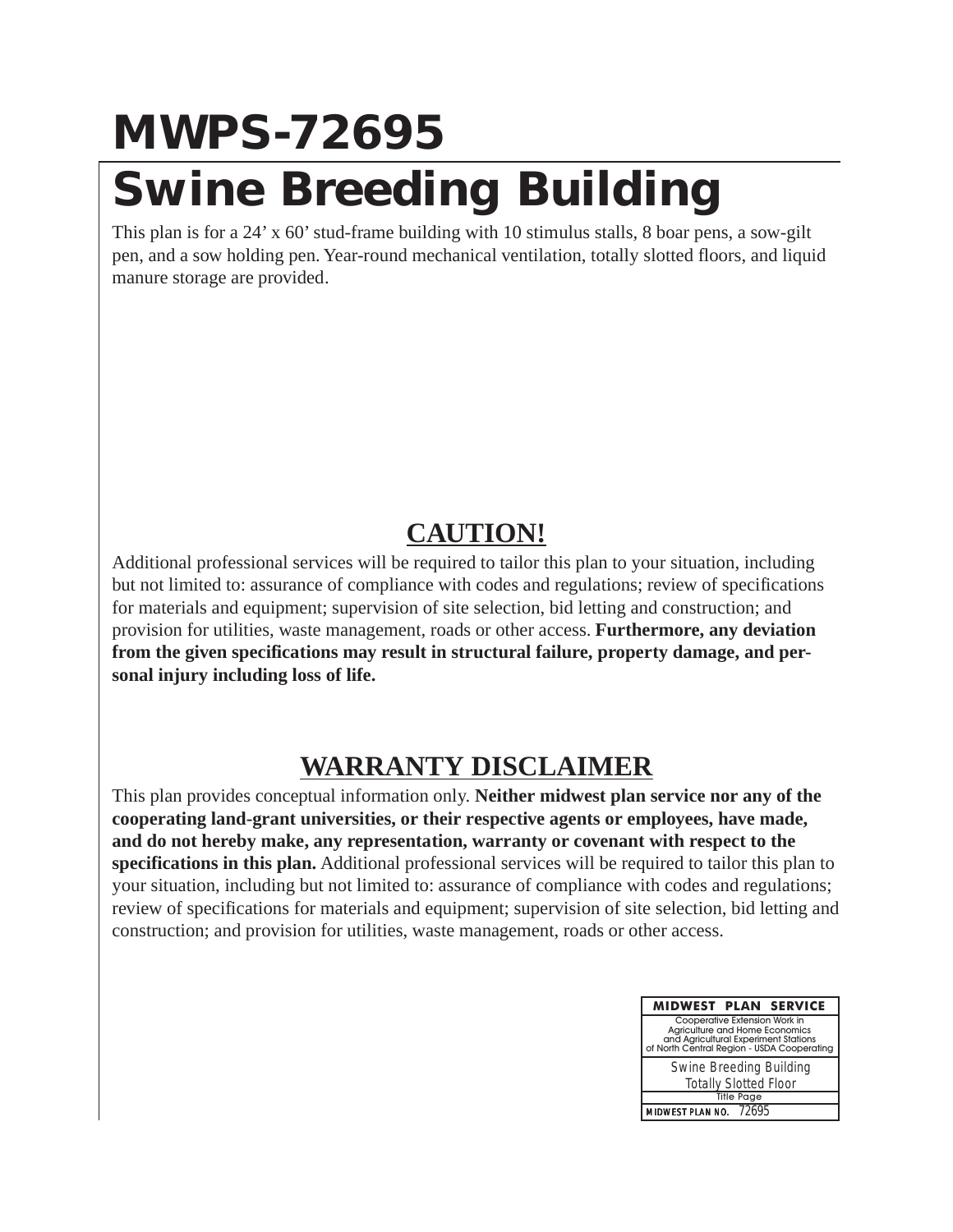Plan MWPS-72695<br>Swine Breeding Building<br>Totally Slotted Floor

ł

This plan is for a 24 x60' stud-frame building with 10 simulas and a saw off pen, and a sow holding pen.<br>Lus stalls, 8 boar pens, a sow-git! pen, and a sow holding pen.<br>Huwd menure storage are provided.

## General Specifications

**Fan**: Select exhaust fars for the stated capachy at 'it' state and select exhaust fars for the stated capachy at 'it' state the state of the properties of the present can be increased with the state of the present can be

# Protecting swine from fan failure

Dimensions in these plans assume concrete side as listed<br>rates. Allow about 1% at each lend to a star for construction<br>rates. Allow about 1% at each lend to a star for construction<br>rates. Allow and grouting.<br>rates and grou

Slat designs

Roof Puriins and Studs<br>Construction Grade (Doug Fir, Southern Pine or

umber Specifications

Roof Sheathing-3/4" c-c Ext ("Identification In-

Trusses<br>See Truss Page

Plywood

Hem Fir)

We know of no obvio that will successfully vehilate a hogy<br>complete the most of the most particle of one of more than the control of<br>the whole electric significantly spatial of one or more that or<br>the three someone baby es

Ì

Manure storage pit

Pit depth is based on 0.15 cu tiday manure per sow and 0.19<br>cu foday manure per boar, 6" left in pit after pumping, 10"<br>freeboard, and 12" additional clearance to improve underfloor ventilation.

# Building space and production cycles

Atthough many variations are successful, the following are<br>hybical meat hog production systems. Plan building capacity for<br>some extra animals to allow for large litter size or slow growth ate.

# Either:

a) Movie sows and litters to sow-plg nursing pens at 1-3<br>revealed for the next sows somethe latinowing Sweeker<br>revealed for the next sows somethe latinowing Sweeker<br>patting 2-3 litters pen. Return sows to breeding and

Or."<br>b) Wean pigs at 4-6 weeks (20-25 lb). Move pigs to nursery.<br>gestation its pittes pen. Return sows to breeding and<br>gestation its pittes.

ä

c) Wean pigs at 3-4 weeks (12-15 lb) to a prenursery.<br>putting 1-2 litters pen. At 6-8 weeks move pigs to a<br>and gey: atom facilities fee. Refurn sows to breeding

Move pigs to finishing unit at 10-12 weeks (60-75 lb). Move

pigs to larger pens, or reduce number of pags per pen. ai about<br>20 Methods (150 lb).<br>20 Methods (150 lb).<br>crowded. larger hogs may have to be markeled early<br>crowded. larger hogs may have to be markeled early.<br>wearing. They



General Floor Plan





#### Å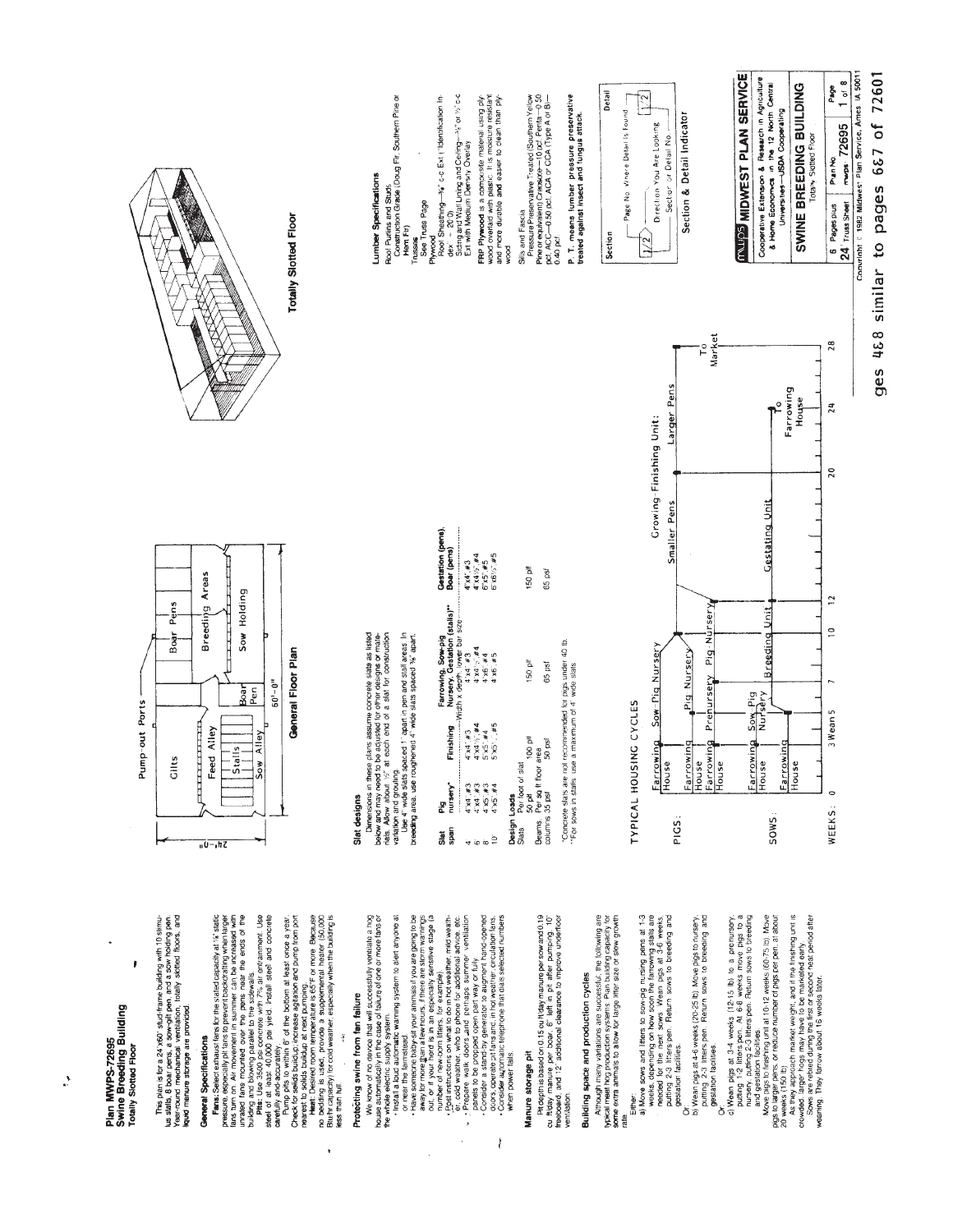

 $\overline{\phantom{a}}$ 



 $24! - 0$ <sup>11</sup>

 $3^{1}-0^{11} \times 6^{1}-8^{11}$ <br>Walk Doors

Slot Inlet-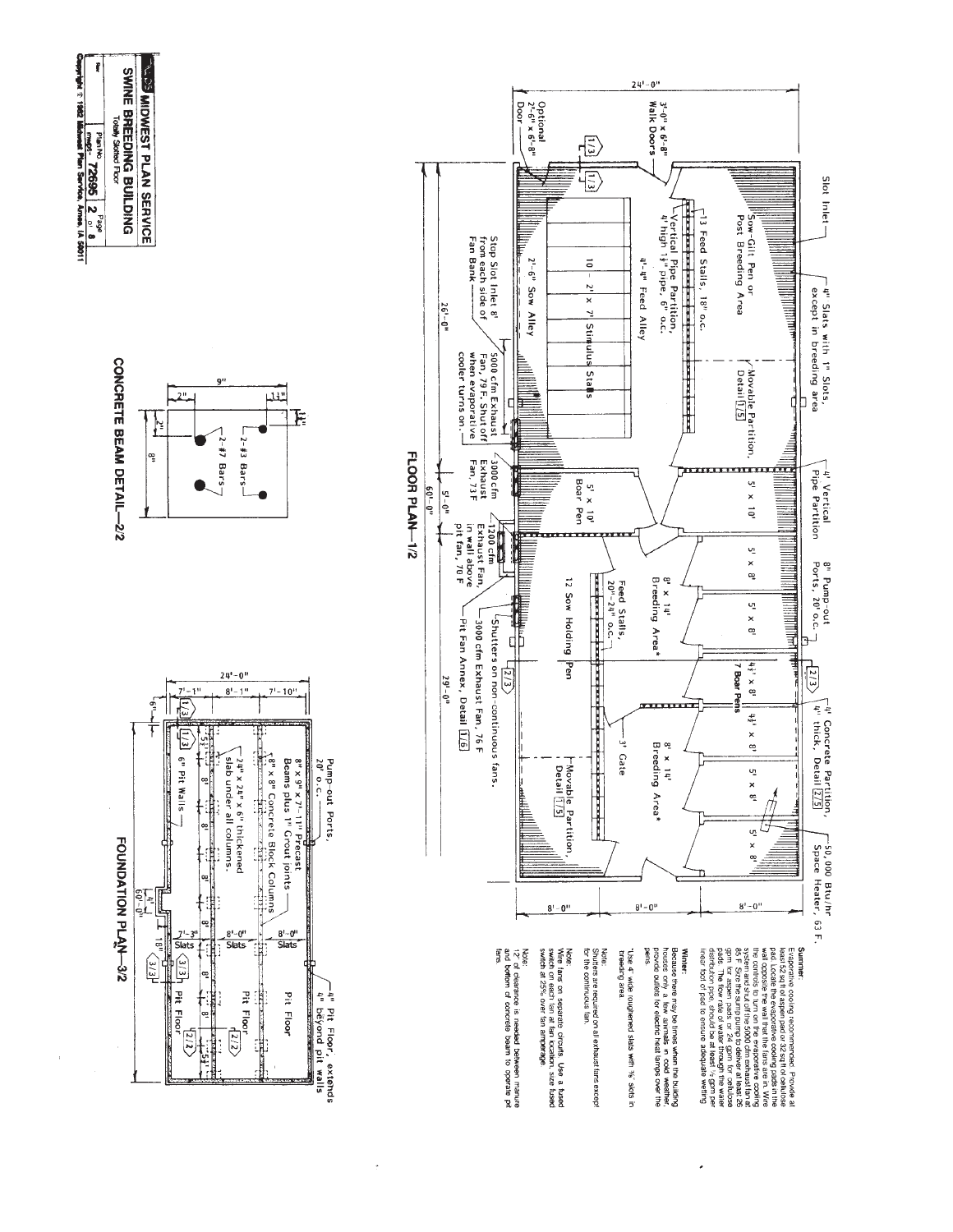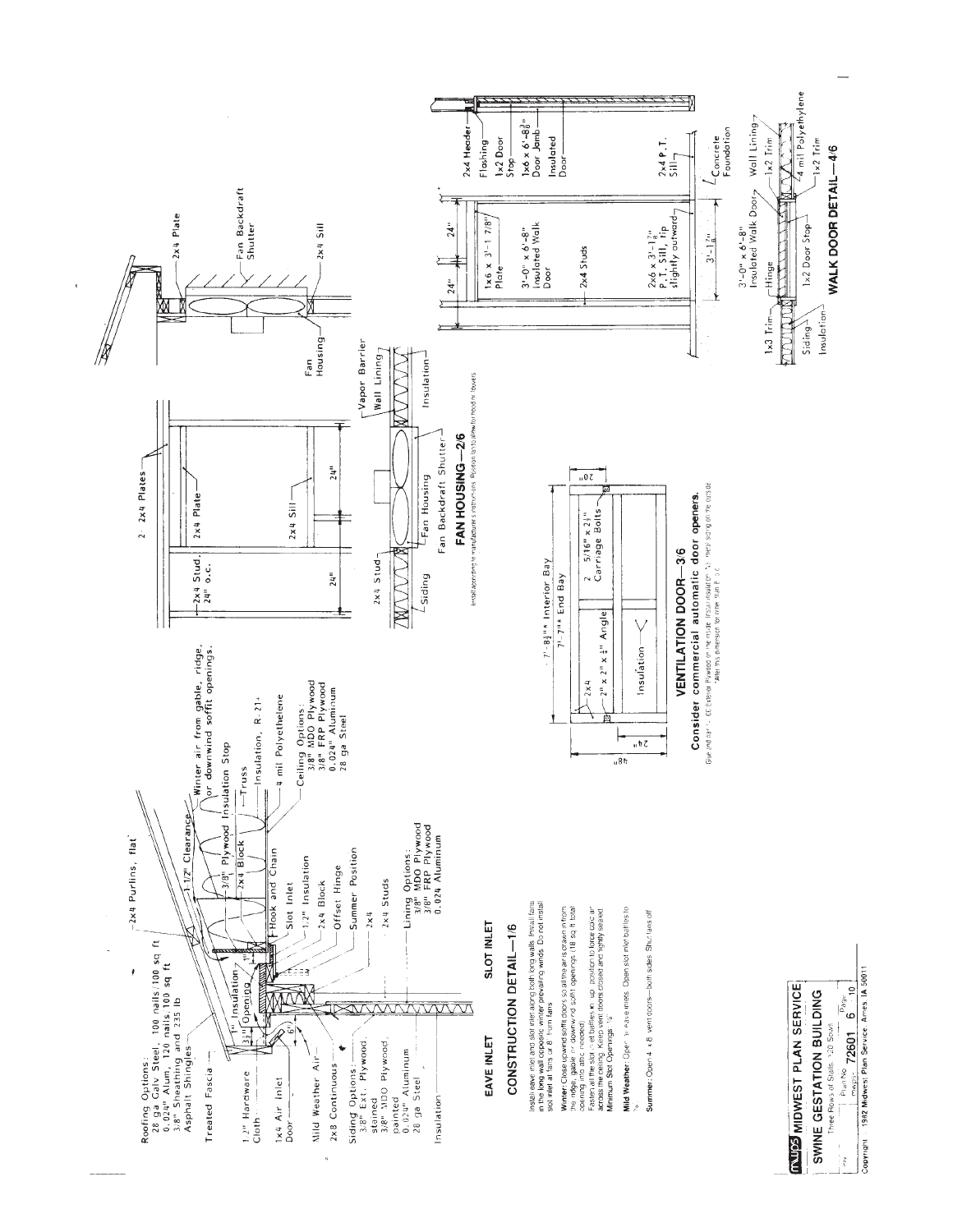

# CONCRETE PARTITION-2/5



## **Strap Hinge**







 $\frac{24^n}{n}$ 

#3 Bars

# MOVABLE PARTITION-1/5